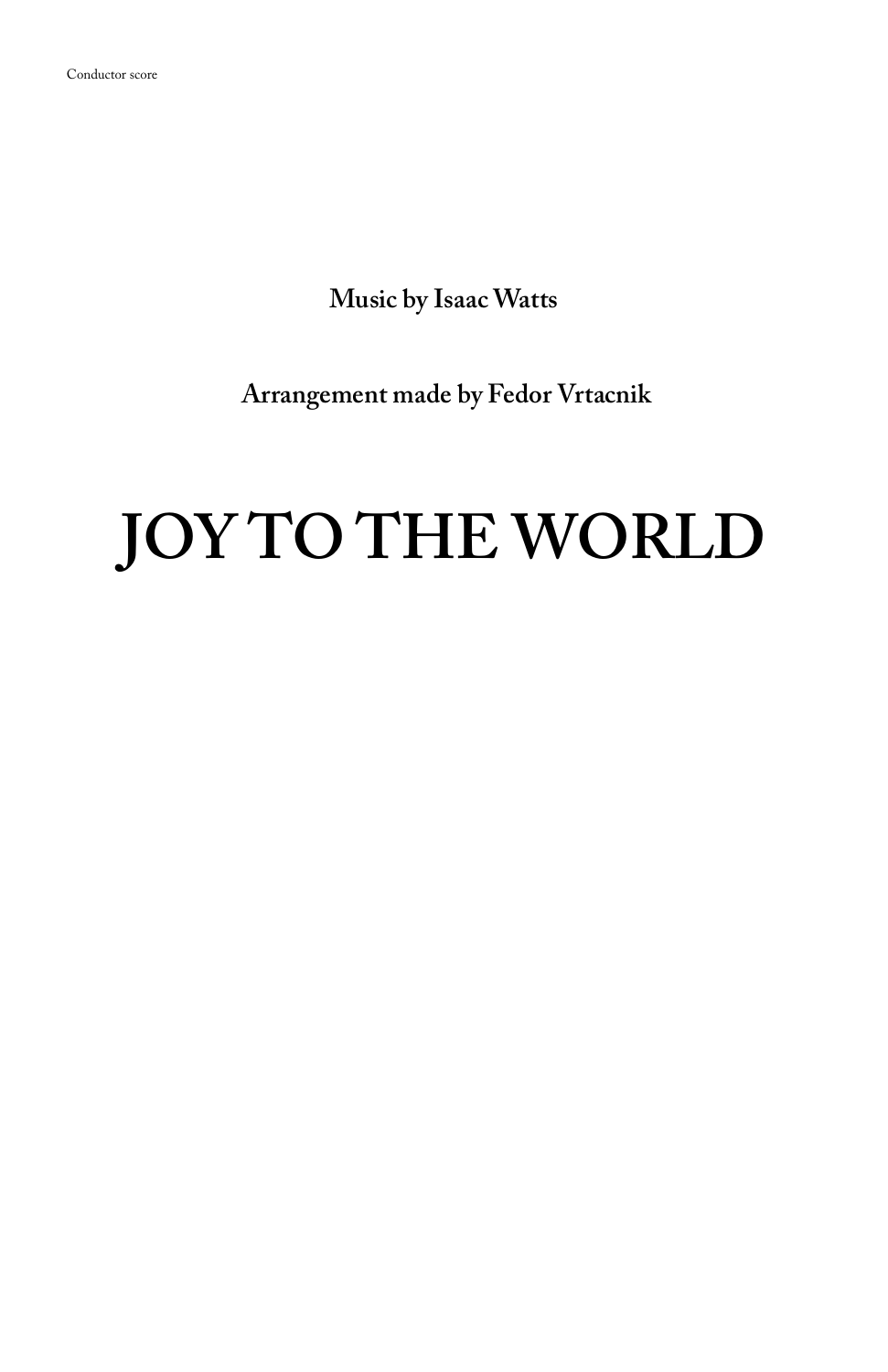

Isaac Watts

Arrangement made by Fedor Vrtacnik **JOY TO THE WORLD**